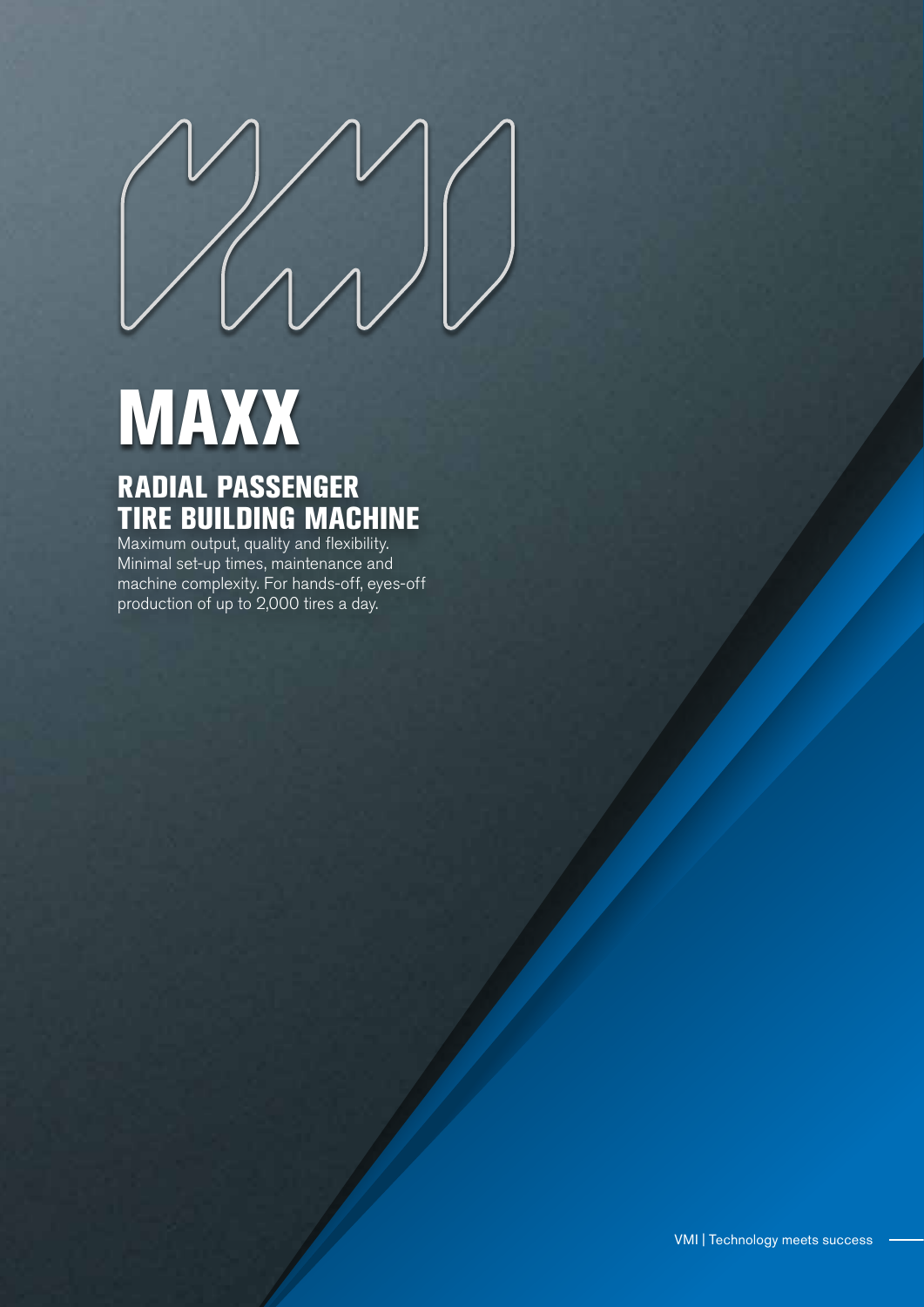

**The MAXX radial passenger tire building machine maximizes output, quality, ergonomics and flexibility. At the same time, set-up times, maintenance and machine complexity have been minimized, making it possible for just one person 'with hands-off eyes-off' to operate multiple systems.**

The two-drum machine combines a high level of flexibility with an unrivalled high capacity and excellent green tire quality.





 $\bullet$ 

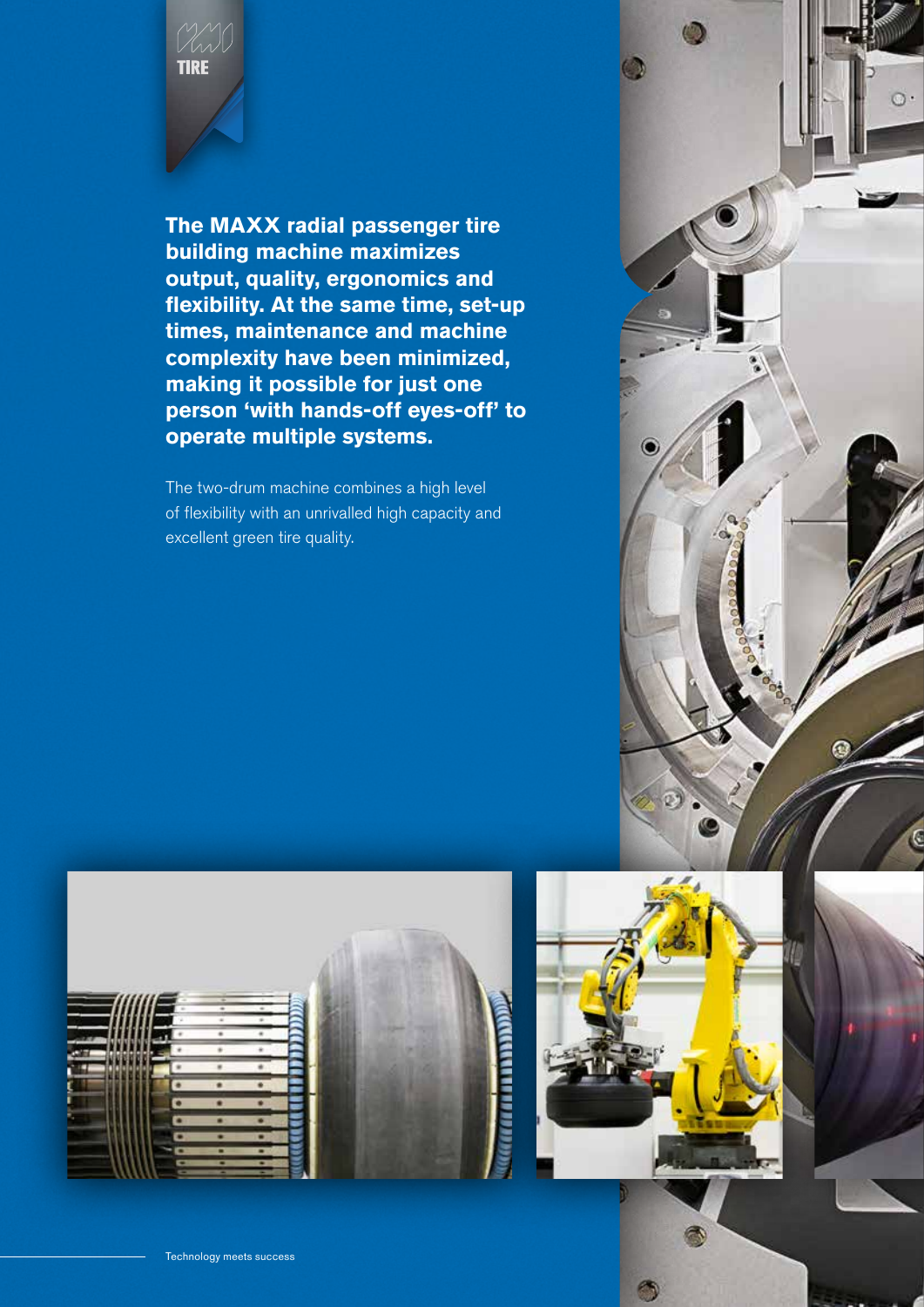



Reduced man power, cutting energy requirements, optimized maintenance, shorter cycle time and less scrap materials all contribute to a lower cost per tire. An example of this is the optional advance splice engine that reduces the scrap ratio by optimizing the spotting of splices and decreases scrap levels by up to 40% for body ply materials. This allows you to produce tires at the lowest cost possible.

#### **UNCOMPROMISING QUALITY**

All 2,000 tires produced per day on the MAXX are from an outstanding quality with a very high consistency, meeting the latest OEM demands. Specific features such as the ActiZones, Clip-Bar, Advance Splice Engine and the intelligent material positioning, result in an output of a higher quality and consistency.

#### **EXCEPTIONAL PRODUCTIVITY**

The robot and vision system take the operator completely out of the production cycle and thus creates a completely hands- and eyes-off process. This significantly reduces the cycle time, resulting in the exceptional productivity. This is not only the case for 15" reference tires, but also for the more complicated tires cycle time can be reduced considerably.

#### **OUTSTANDING FLEXIBILITY**

The VMI MAXX incorporates several unique advanced automation systems that allow you to plan different types of tires on one machine. The user friendly and intuitive VMI CORTEXX HMI, gives the operator full control over the production process. Furthermore, you will only need ten minutes to change over the drum by means of the balancer system, giving you full flexibility in changing tire type production.



### **PRODUCT HIGHLIGHTS:**

- Lowest cost per tire
- Uncompromising quality
- Exceptional productivity
- Outstanding flexibility